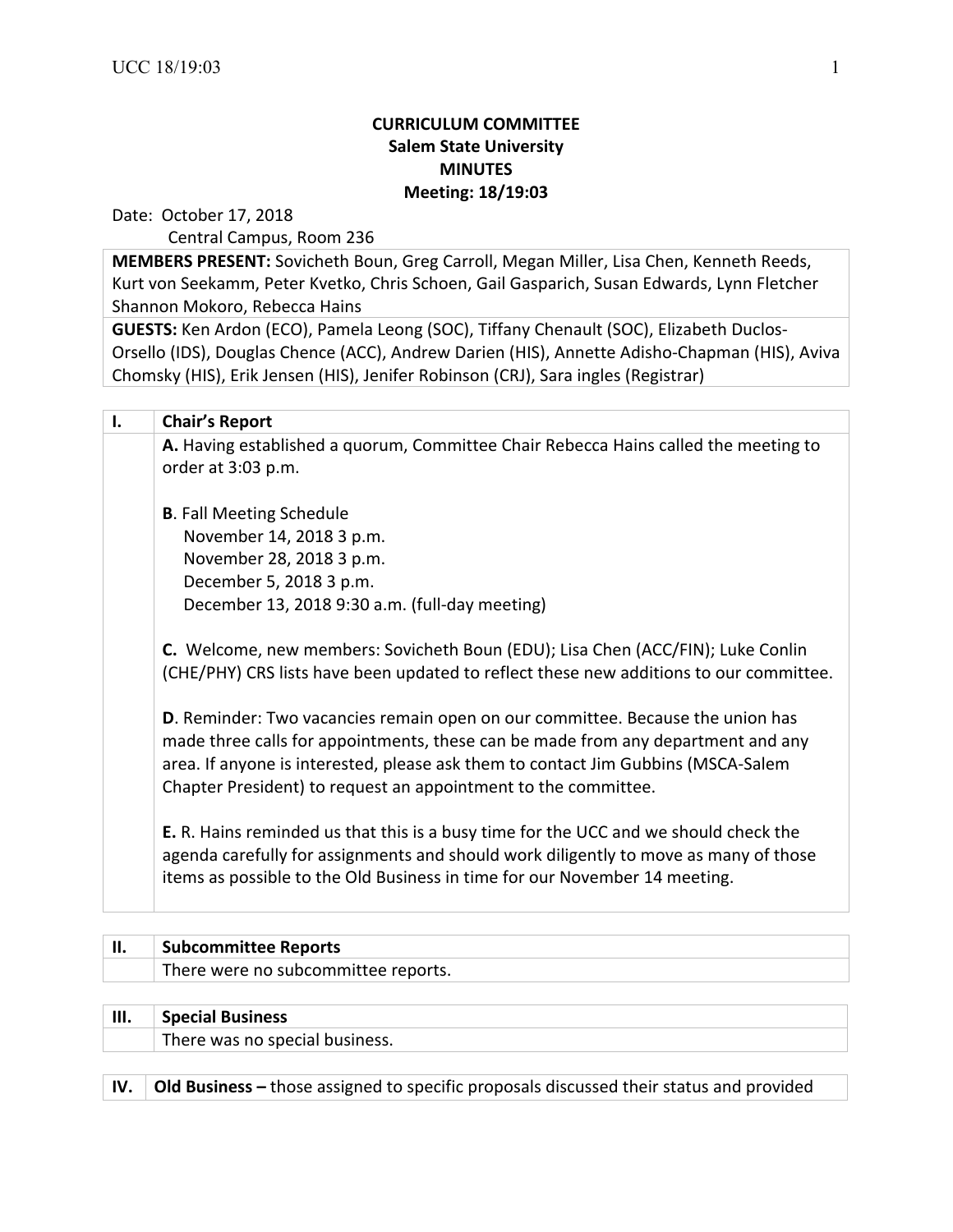| updates.                                                                                                                                                                                                                                                                                                                                                                                                                                                                                                                                                                                                                                                                                                                                                                                                                                            |
|-----------------------------------------------------------------------------------------------------------------------------------------------------------------------------------------------------------------------------------------------------------------------------------------------------------------------------------------------------------------------------------------------------------------------------------------------------------------------------------------------------------------------------------------------------------------------------------------------------------------------------------------------------------------------------------------------------------------------------------------------------------------------------------------------------------------------------------------------------|
| A. Economics                                                                                                                                                                                                                                                                                                                                                                                                                                                                                                                                                                                                                                                                                                                                                                                                                                        |
| K. Reeds made a motion to approve packet 19:002 and M. Miller seconded this motion.                                                                                                                                                                                                                                                                                                                                                                                                                                                                                                                                                                                                                                                                                                                                                                 |
| 1. CO399-Fed Challenge-New Course 19:002                                                                                                                                                                                                                                                                                                                                                                                                                                                                                                                                                                                                                                                                                                                                                                                                            |
| - K. Ardon spoke to why the department has created this course. The course is based on a                                                                                                                                                                                                                                                                                                                                                                                                                                                                                                                                                                                                                                                                                                                                                            |
| competition in which students from around New England participate.                                                                                                                                                                                                                                                                                                                                                                                                                                                                                                                                                                                                                                                                                                                                                                                  |
| - The members of the UCC reviewed all appropriate and relevant new course documents.                                                                                                                                                                                                                                                                                                                                                                                                                                                                                                                                                                                                                                                                                                                                                                |
| All in favor with 1 abstention.                                                                                                                                                                                                                                                                                                                                                                                                                                                                                                                                                                                                                                                                                                                                                                                                                     |
| <b>B. Sociology</b>                                                                                                                                                                                                                                                                                                                                                                                                                                                                                                                                                                                                                                                                                                                                                                                                                                 |
| K. Reeds moved to accept the packets presented by the Sociology department and C.<br>Schoen seconded this motion.                                                                                                                                                                                                                                                                                                                                                                                                                                                                                                                                                                                                                                                                                                                                   |
| 1. SOC225-Food and Society-New Course-CS 19:013                                                                                                                                                                                                                                                                                                                                                                                                                                                                                                                                                                                                                                                                                                                                                                                                     |
| - The members of the CS subcommittee reviewed and approved the documents for this<br>course.                                                                                                                                                                                                                                                                                                                                                                                                                                                                                                                                                                                                                                                                                                                                                        |
| - The members of the UCC reviewed all the appropriate and relevant new course                                                                                                                                                                                                                                                                                                                                                                                                                                                                                                                                                                                                                                                                                                                                                                       |
| documents and forms.                                                                                                                                                                                                                                                                                                                                                                                                                                                                                                                                                                                                                                                                                                                                                                                                                                |
| 2. SOC350-Sociological Theory I: Classical Theory-Change in Course 19:014<br>3. SOC351-Socioligical Theory II: Contemporary Theory-Change in Course 19:015<br>- The department is changing both SOC350 and 351 to 200-level courses.<br>- Discussion: Are the requested course numbers available? M. Miller will check the<br>historical course record and during the meeting was able to tentatively identify two<br>consecutive course numbers at the 200-level (207 and 208). She will confirm and let the<br>liaison and department sponsors know.<br>- These proposals impact IDS because these courses appear as options for an IDS<br>concentration. Approval was given by E. Duclos-Orsello for these proposed renumberings.<br>- The members of the UCC reviewed all the appropriate and relevant change in course<br>documents and forms. |
| 4. SOC246-Social Deviance-Change in Course-CS 19:016<br>- The members of the CS subcommittee looked at the course and approved the changes.<br>- The members of the UCC reviewed all the appropriate and relevant change in course<br>documents and forms.                                                                                                                                                                                                                                                                                                                                                                                                                                                                                                                                                                                          |
| 5. SOC314-On Death and Dying-Change in Course-PGR, CS 19:017                                                                                                                                                                                                                                                                                                                                                                                                                                                                                                                                                                                                                                                                                                                                                                                        |
| - The members of the PGR and CS subcommittees looked at the course and approved the                                                                                                                                                                                                                                                                                                                                                                                                                                                                                                                                                                                                                                                                                                                                                                 |
| changes.                                                                                                                                                                                                                                                                                                                                                                                                                                                                                                                                                                                                                                                                                                                                                                                                                                            |
| - A concern was raised that in reviewing the CS proposal, not all course objectives were                                                                                                                                                                                                                                                                                                                                                                                                                                                                                                                                                                                                                                                                                                                                                            |
| reflected in the table at the end of the CS CID. Howevr, upon further discussion, it was                                                                                                                                                                                                                                                                                                                                                                                                                                                                                                                                                                                                                                                                                                                                                            |
| determined that all course objectives are represented across the two CIDs for PGR and CS                                                                                                                                                                                                                                                                                                                                                                                                                                                                                                                                                                                                                                                                                                                                                            |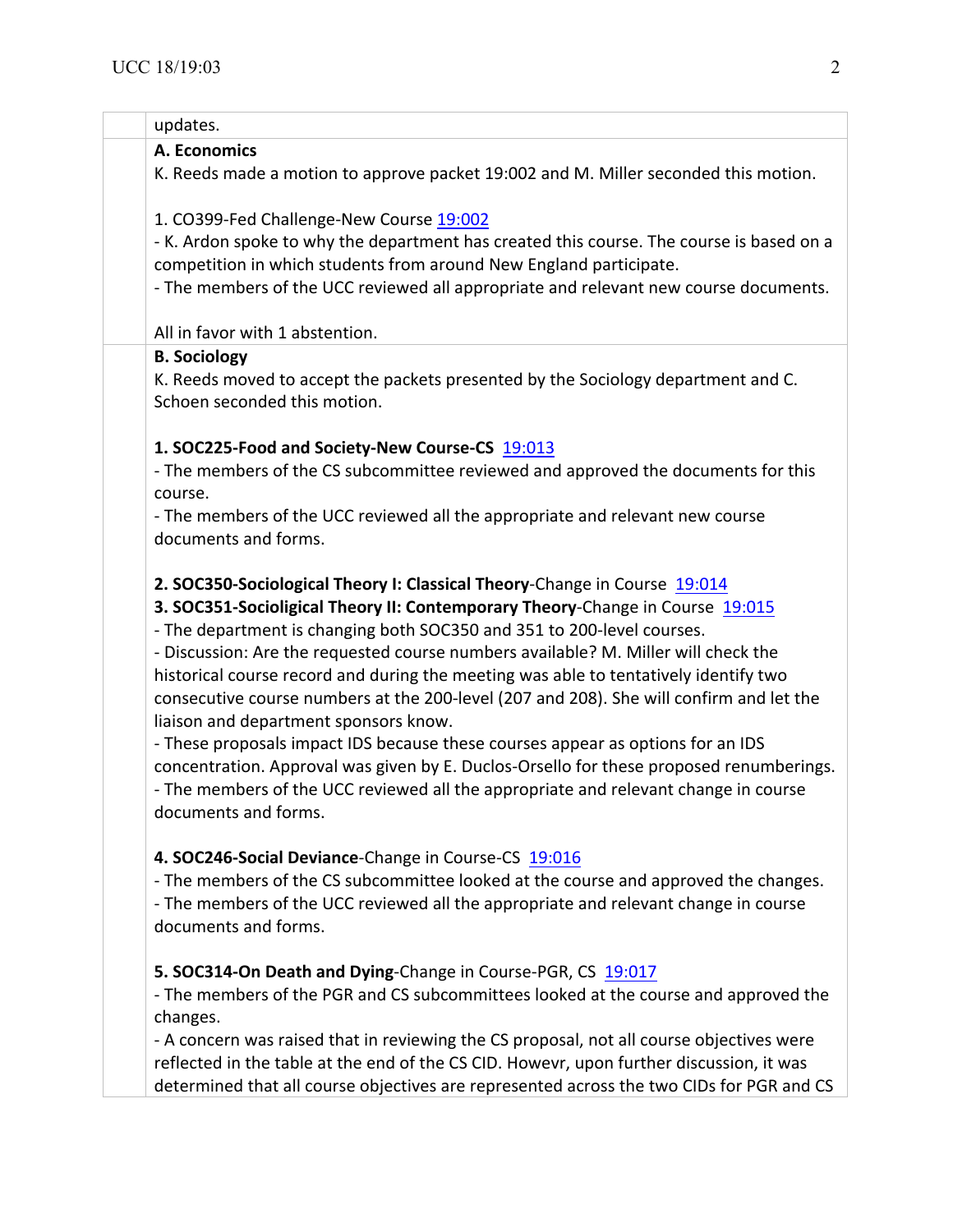in conjunction, across the criteria required for those two gen ed categories. Therefore, no revisions to this table are necessary. - The members of the UCC reviewed all the appropriate and relevant change in course documents and forms. There being no further discussion, R. Hains called for the vote. All UCC members present voted to approve packets 19:013-19:017. **C. ACCOUNTING & FINANCE DEPARTMENT** L. Fletcher made a motion to accept the packets submitted by the Accounting and Finance department and G. Carroll seconded the motion. **1. ACC499-Special Topics in Accounting-New Course 19:008 2. FIN499-Special topic in Finance-New Course 19:009** - The department is adding two special topics courses. The department received money from a donor to help students be able to engage in management of money but has no courses in which this content could be offered. The department felt that special topics courses would be of the greatest benefit to the students. - The UCC members reviewed the appropriate and relevant new course documents and forms. **3.** BS-Business Administration-Accounting Concentration-Change in Flowsheet 19:010 **4. BS-Business Administration-Finance Concentration-Change in Flowsheet**  $\frac{19:012}{9:012}$ **5. BS-Business Administration-Corporate Finance & Accounting Conc.-Change in Flowsheet** 19:011 - The UCC members reviewed the proposed changes for the above flowsheets There being no further discussion, R. Hains called for the vote. All UCC members present voted to approve. **D. INTERDISCIPLINARY STUDIES** P. Kvetko made a motion to accept IDS packet 18:235, and M. Miller seconded the motion. **1. IDS385-Community Organizing-Change in Course-DPDS 18:235** - This is an existing course. G. Carroll (in his role as a member of the IDS department) described the course for the members of the UCC. P. Kvetko confirmed that the members of the DPDS subcommittee had reviewed and approved the change in course. Beyond the DPDS certification request, IDS seeks no other changes to the course. There being no further discussion, R. Hains called for the vote. 12 UCC member voted to approve. 1 abstention. **E. HISTORY** P. Kvetko made a motion to accept History packets 19:003-19:007, and G. Carroll seconded the motion.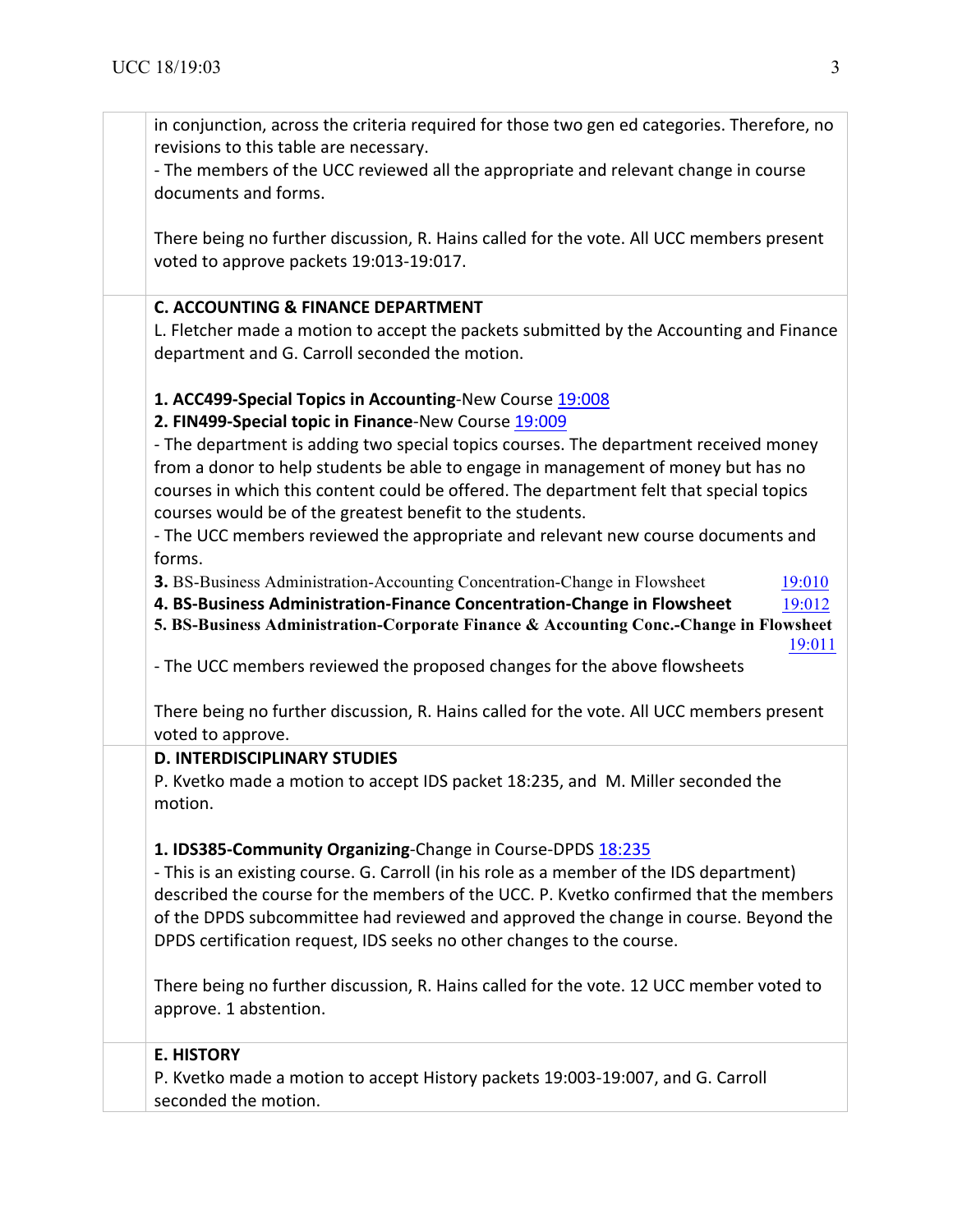### **1. HST205-United States History and Constitutional Government II-Change in Course-HP** 19:003 19:003

- Existing course for which the department is seeking HP certification. The members of the HP subcommittee has reviewed the course.

- D. Darien spoke to the context of the course

- The members of the UCC reviewed all the appropriate and relevant change in course documents and forms.

# **2. HST1XX-Propaganda: An Historical Examination-New Course-W-I 19:004**

- The members of the W-I subcommittee have reviewed and approved the course. There was a letter of support submitted by Alexandra Peary.

- A. Adisho-Chapman explained the course.

- The new course number will be 120.

- The members of the UCC reviewed all of the appropriate and relevant new course documents and forms.

- R. Hains noted that this course has some overlap with offerings in the MCO department, and that in an email exchange in September, MCO chair P. Oehlkers had been asked to offer support for the course. A. Adisho-Chapman and D. Darien do not recall receiving a response. R. Hains believes that P. Oehklers' intention was to support the course and will follow up with him directly to confirm whether MCO supports the course.

- Notes were made to the new course form to indicate that the ENL and MCO departments would be impacted by this course.

### **3. HST239-History of Latinos in the United States-Change in Course-DPDS 19:005**

- The members of the DPDS subcommittee reviewed and accepted the course. There are no changes to this course other than the request to be considered for DPDS certification. - A. Chomsky spoke about this course. A. Chomsky explained the rationale behind HST's decision to use the term "Latino" as opposed to "Latinx" in the course title and description.

- The members of the UCC reviewed all the appropriate and relevant change in course documents and forms.

# **4. HST320-History of the American Family-Change in Course 19:006**

- The new proposed course title is History of the American Family in the United States: 1870-1990. 

- The members of the UCC reviewed all the appropriate and relevant change in course documents and forms.

### **5. HST115-The Classical Tradition-New course-CEA, HP 19:007**

- The members of the CEA and HP subcommittees reviewed and approved the new course documents.

- E. Jensen spoke to the context of the course.

- The members of the UCC reviewed all of the appropriate and relevant new course